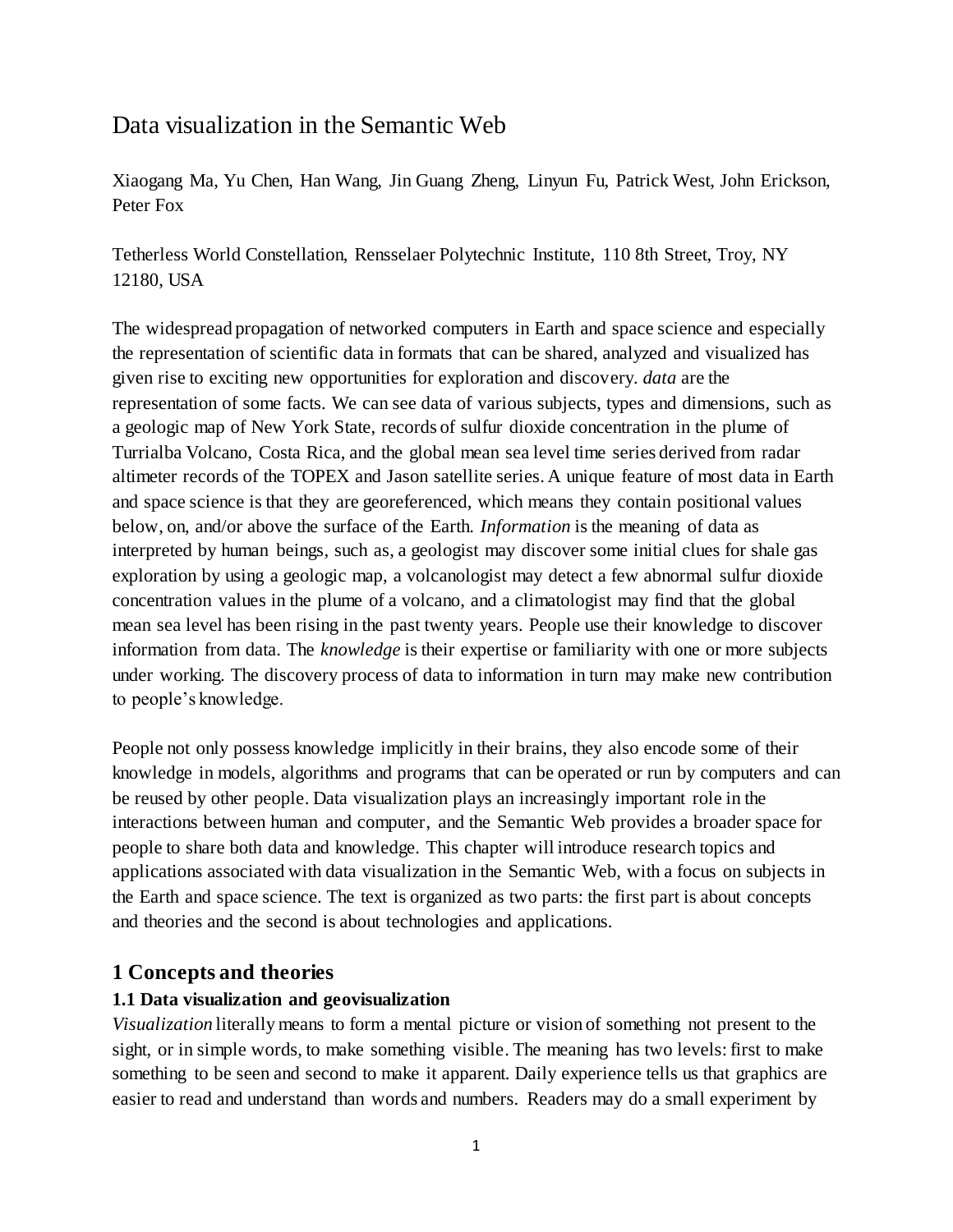reading the table and diagram in Figure 1. The differentiation in reading graphics and texts/numbers has been explained by studies on visual object perceptions [1], which show that the human brain deciphers image elements simultaneously, and decodes language in a linear and sequential manner that takes more time to process.



Figure 1. A simple example of data visualization: CO2 emissions (metric tons per capita) in the United States. Source of data: The World Bank: United States: http://data.worldbank.org/country/united-states

Visualization helps people understand data's meaning from the visual representations. *Data visualization* is the study of creating visual representations of data. In practice, especially for quantitative data, data visualization means to visually display measured quantities by "combined use of points, lines, a coordinate system, numbers, symbols, words, shading, and color" [2]. We can understand the functionality of data visualization by putting it in the context of data processing and information gaining. As we discussed in above words, data are representations of facts and information is the meaning worked out from data. The procedure from data to information is analogous to storytelling, and data visualization is one of the mostly used methods in that procedure [3, 4]. For example, the diagram in Figure 1 shows that the  $CO<sub>2</sub>$  emission per capita in the United States has a trend of increasing between 1995 and 2000, and a trend of decreasing between 2000 and 2010. The year of 2000 presents a highest value of  $CO<sub>2</sub>$  emission per capita during the whole period of 1995-2010. A further investigation on the total population in the United States, governmental policies, new technological and management efforts for reducing  $CO<sub>2</sub>$  emission, etc. may show more background stories about the information revealed by the diagram.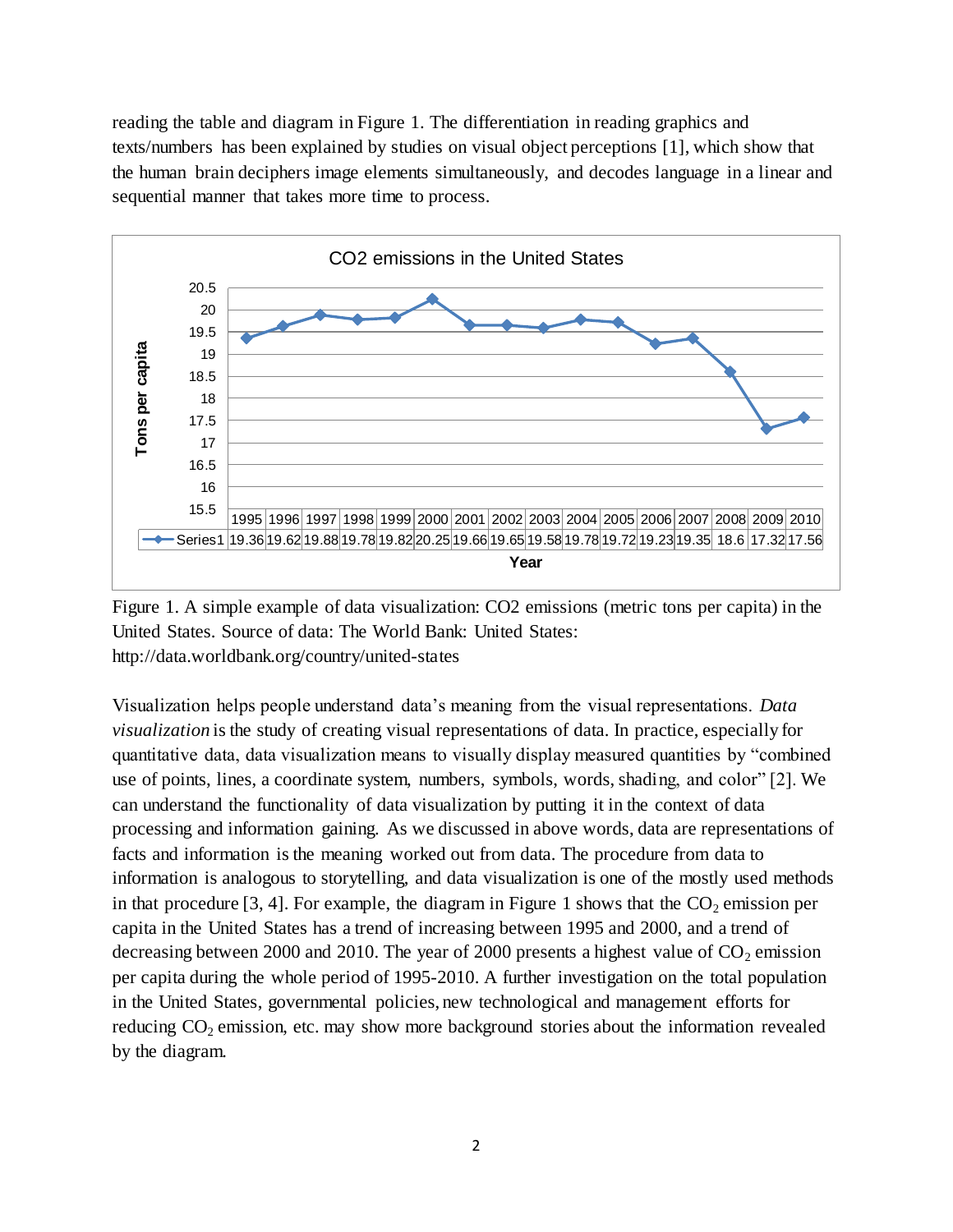A unique feature of most Earth and space science data is that they are georeferenced. Yet, here we want to address that the spatial features of Earth and space science data cover those below, on and above the surface of the Earth, and for geographical data their spatial features are primarily on the surface of the Earth. In the domain of cartography and geographical information science, there is a major research topic called *geovisualization*, which is "the use of visual geospatial displays to explore data and through that exploration to generate hypotheses, develop problem solutions and construct knowledge" [5]. The concept of geovisualization was derived from cartography so we can often see maps used as the media for geovisualization, such as the example in Figure 2. Furthermore, geovisualization addresses exploration and interaction [5, 6], it requires interactive and dynamic map applications to be developed and reused beyond the traditional static maps [7, 8].



Brissey of the Comm and Stadence Administration

Figure 2. A sample of geovisualization: percent change in number of farms in the United States during the period 1987 to 1992. Source of image: United States Census Bureau: https://www.census.gov/geo/maps-data/maps/pdfs/thematic/ag\_003.pdf

Through primarily facing geographical data, methods and technologies of geovisualization are also useful for Earth and space science data visualization and have already been applied in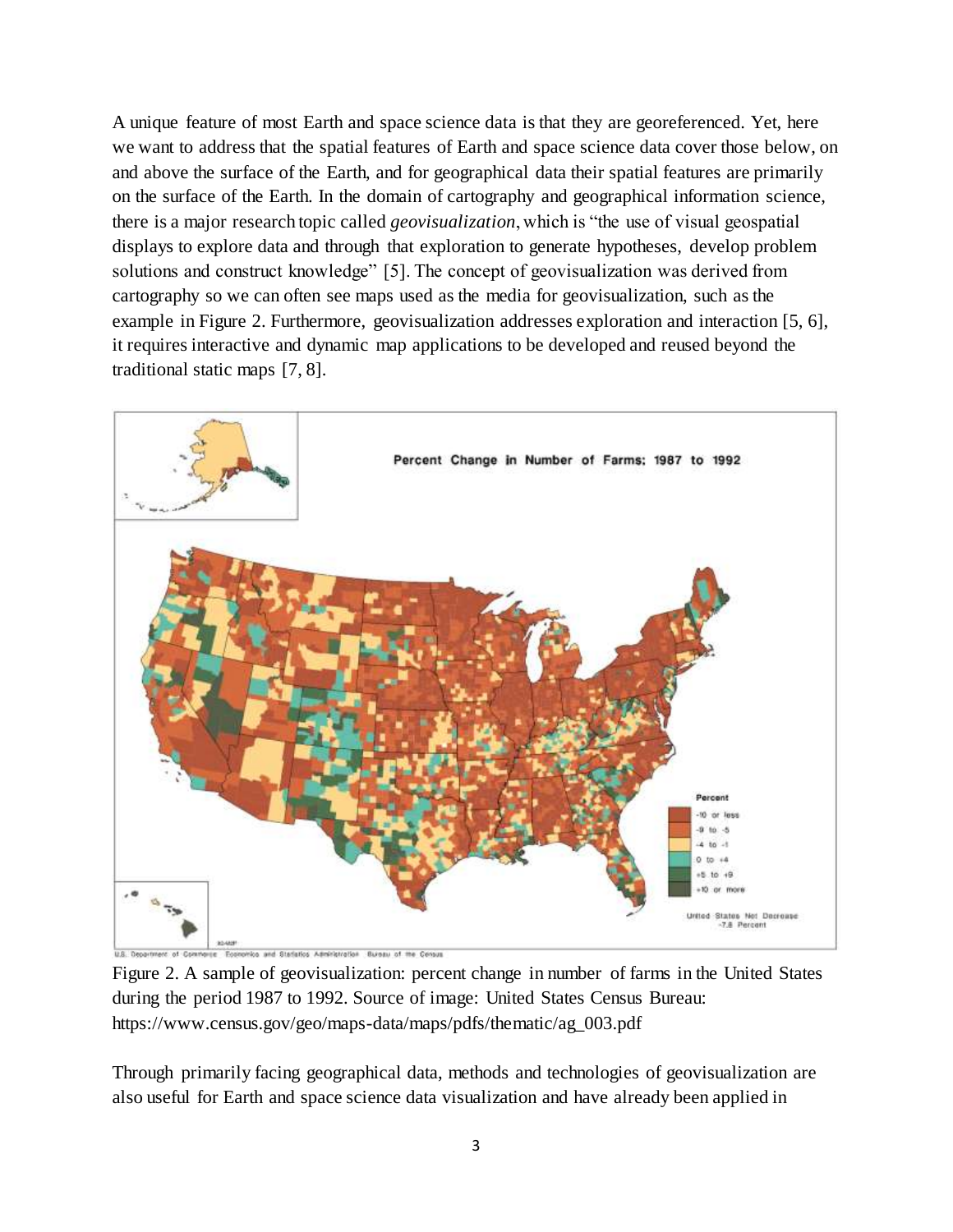practices. Figure 3 shows an example of Earth science data visualization in the GPlates program [9]. It is a three dimensional animation for spatial features in a subsurface environment. Users can interact with the visualized data through the program window. The interactive, flexible, expressive and interoperable features of data and visualization in GPlates are very similar to the specified features of exploration and interaction in geovisualization.



Figure 3. An example of Earth science data visualization: mantle temperature isosurface with semi-transparent deviation window in the GPlates program (version 1.3.0). Source of image: GPlates:

http://www.gplates.org/screenshots/1.3.0/GPlates\_MantleTemperature\_isosurface\_walls\_deviati on.png

# **1.2 Semantic Web and Linked Data**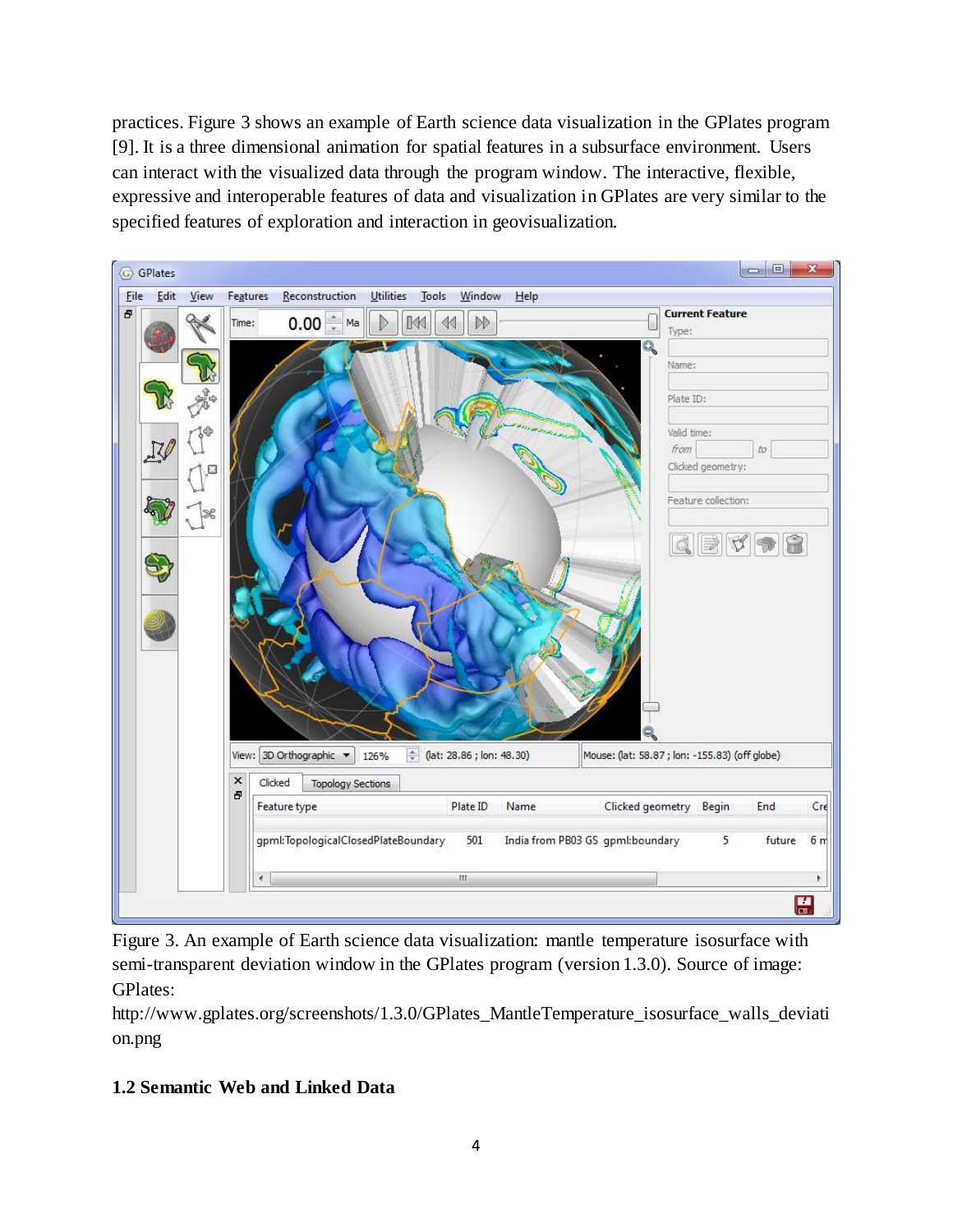The Semantic Web provides a broader space for sharing data and conducting data visualization. *Semantic Web* is an extension of the current World Wide Web (the Web). The Semantic Web is a "Web of Data" in addition to the classic "Web of Documents" [10]. To enhance the use of the "Web of Data", semantic technologies leverage extant ontologies that define important concepts and relationships in domains of relevance, such as the SWEET ontology [11] in Earth and space science. By giving well-defined structure and meaning to document and data in the Web, Semantic Web better enables computers to read the data and work in cooperation with people. As a result, documents and data can be linked together to provide clues to the computer, such as whether two datasets share a common subject, a professional term in one document represents a sub-concept of a term in another document, one dataset was derived from another dataset, or a tool is recommended for processing a dataset based on the tool description, etc. Semantic Web uses Web languages based on the Resource Description Framework (RDF) [12] to achieve those features, which not only improves the interoperability between datasets and communication between people, but also provides new mechanisms that allow people and machines work more interactively [13].

A recent effort underpinning the evolution of Semantic Web is the *Linked Data*, which promotes the best practices for publishing and connecting structured data in the Semantic Web [14]. By using semantic technologies, people are able to identify, categorize, annotate and link data from various domains, such as geology, oceanography, climatology and biology, as well as records at detailed levels, such as people, organizations, publications, and activities, etc. Tim Berners-Lee [15] describes a star rating system for Linked Open Data, which includes five stages from one star to five stars: (1) on the Web and with an open license, (2) a machine-readable data structure, (3) a non-proprietary format, (4) use open standards from W3C (RDF and SPARQL) to identify things, and (5) link data to other people's data. Those guidelines have been adopted by an increasing number of data providers in their data sharing practices, creating a global data space in the Web [16].

For Earth and space science researchers, Semantic Web and Linked Data provide a new environment for retrieving datasets, conducting scientific studies and communicating research findings. Data visualization, as a general method in scientific works, benefits from the global data space enabled by Semantic Web and Linked Data. Especially, for individual or collaborating researchers who use datasets from multiple sources, the heterogeneities among data models, vocabularies and access methods are being diminished by the efforts of Linked Data. The improved data interoperability allows applications, including data visualization, to operate on top of various data sources via standardized access mechanisms [16]. Moreover, as science is driven by data, the increasing accessibility to data of interest through the Linked Data will help researchers find interesting patterns, generate hypotheses and explore new research topics. Data visualization's role of promoting exploration and interaction will contribute to that procedure. We will discuss this in more detail in the next section.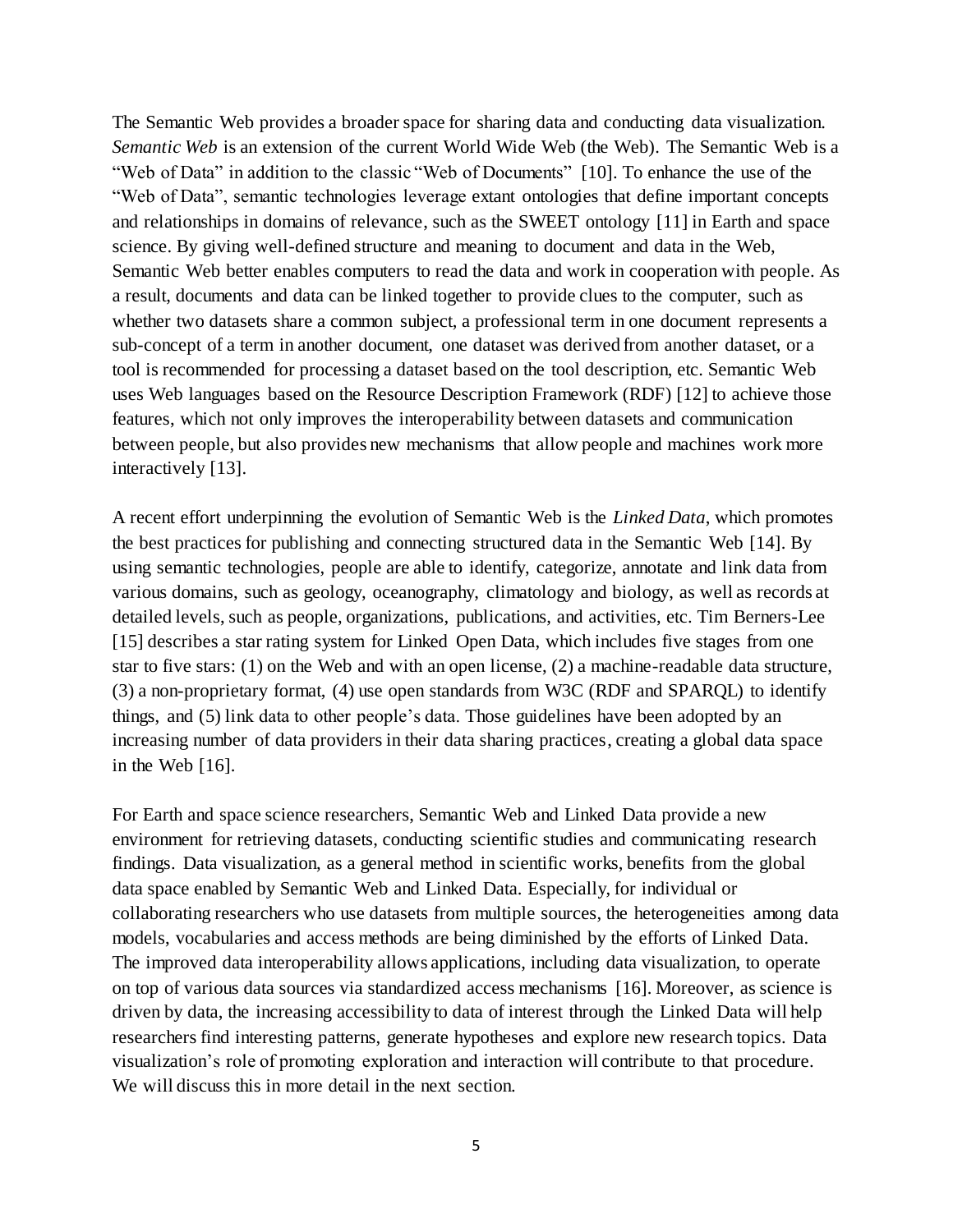#### **1.3 Data visualization in a data life cycle**

In the above two sections we introduced a number of concepts relevant to data visualization and Semantic Web. Especially, we addressed the role of data visualization in the procedure from data to information and the innovation of Linked Data for creating a global data space. The procedure from data to information, in our understanding, is equivalent to the step of data analysis in a *data life cycle*, which represents the whole process of data management and use (Figure 4). The data life cycle is a general model and is applicable to various environments, such as a relational database or the Linked Data. Concept articulation and definition can be, but is not always, a primary part in the first step of the data life cycle. For a relational database, the concept study is the construction of conceptual models, logical models and physical models, and for a data center in the Linked Data, the concept study is building ontologies and vocabularies. The life cycle is open-ended, as data are continually repurposed, creating new data products that may be processed, distributed, discovered, analyzed and archived.



Figure 4. Data life cycle [17].

Data visualization can provide support to different steps in the data life cycle [18]. For example, concept maps are a kind of graphical tools for organizing and representing knowledge [19]. Recently they have been increasingly used in works building ontologies and vocabularies for the Semantic Web (the first step in the data life cycle). Figure 5 shows a part of the concept map we recently created for the Ontology of the Global Change Information System (GCIS Ontology, version 1.2) [20]. In that diagram the report is a subclass of publication, and there are a number of components in a report, such as chapter, figure, table, image, array, and the relationships among those concepts. Also shown in Figure 5 are concepts such as committee, group, agent and their relationships with the report or publication. MacEachren et al. [21] developed visualized tools that can capture and explore concepts underlying collaborative science activities. Their visualization approach links geovisualization methods with concept mapping tools and the work is conducted in a Web-based collaborative environment. Our work with the GCIS Ontology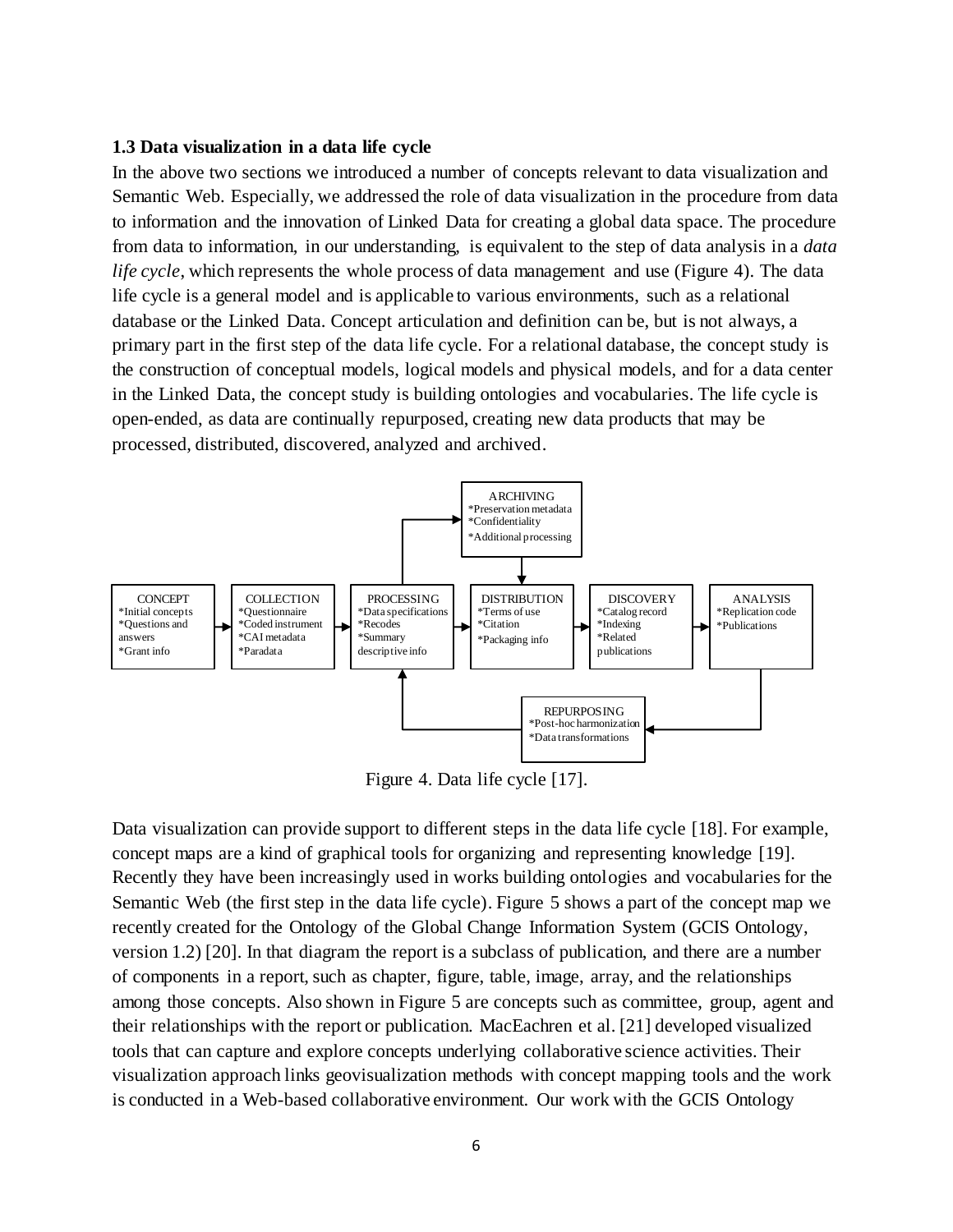concept map [20] and the work of MacEachren et al. [21] both show that the visualization approach of concept maps greatly improve the collaboration between domain experts and computer scientists.



Figure 5. A part of the GCIS Ontology (version 1.2) concept map. Boxes in the figure are classes or data types, and arrows with annotation are properties describing relationships. Source of image: http://cmapspublic3.ihmc.us/rid=1MCJMLST0-1G0CSWH-2YH4/GCIS\_Ontology\_v1\_2.cmap

Visualization has also been used to support data discovery. For example, in the International Open Government Dataset Catalog (IOGDC) developed by the Tetherless World Constellation at Rensselaer Polytechnic Institute, a scalable, Web-based faceted browsing and search interface was built to help users find datasets of interest [22]. Faceted classification allows the assignment of a dataset to multiple taxonomies, that is, sets of attributes or facets, so datasets can be classified and ordered in different ways. Figure 6 shows the user interface of a demo for faceted data browsing and search in IOGDC. The visualized user interface allows the data center to hide the implementation of semantic technologies on server side from the front end. It uses the S2S faceted browser [23] and Cascading Style Sheets (CSS) to control the layout of facets and the arrangement of contents in each facet.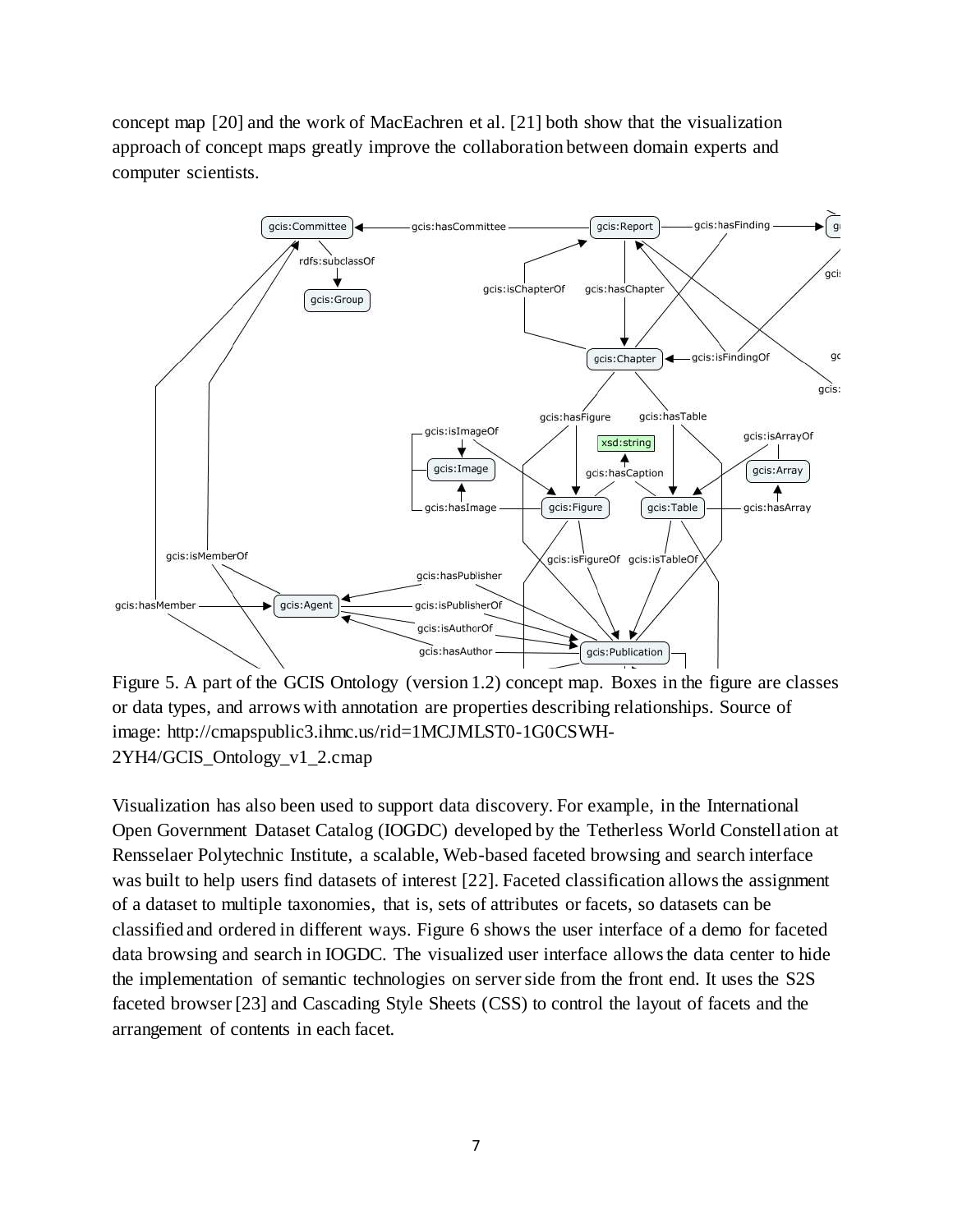

Figure 6. A demo in IOGDC for faceted browsing and search of data. Source of image: http://logd.tw.rpi.edu/demo/international\_dataset\_catalog\_search

In the context of Semantic Web, ontologies and vocabularies built in the earlier stage of a data life cycle can be incorporated with data visualization and provide efficient support to the data analysis stage. Kemp [24] studied the ontologies in the geographical information science community and discussed that the ontologies can facilitate interoperable access to separate data sources by mapping the ontological terms to individual database schemas. In this way the common ontologies underlying various data sources enable users to specify parameters and drive visualizations over the data space.

#### **1.4 A vision on the future: Linked Science**

With increasingly deployment of new platforms, instruments, sensors and computer programs in an emerging cyberinfrastructure, Earth and space science data are growing in volume, variety and complexity. Semantic Web and Linked Data provide a global data space for scientific data stakeholders to reorganize data legacy, design and develop new-generation data infrastructure, coordinate with each other and to share data in the Web. In the meantime, scientists are becoming more dependent on the Web for retrieving and sharing research data, collaborating on research and communicating findings. A major challenge in current scientific facilities is that they are developed independently and thus are separated to each other. It is hard for a journal article reader to access the data and software program used in that article, not to mention the instrument used for collecting the data. Brodlie et al. [25] discussed linking people, data and resources for distributed geovisualization works. We can extend their view to a broader vision of *Linked Science*, by leveraging the functionalities of identifying, categorizing, annotating, and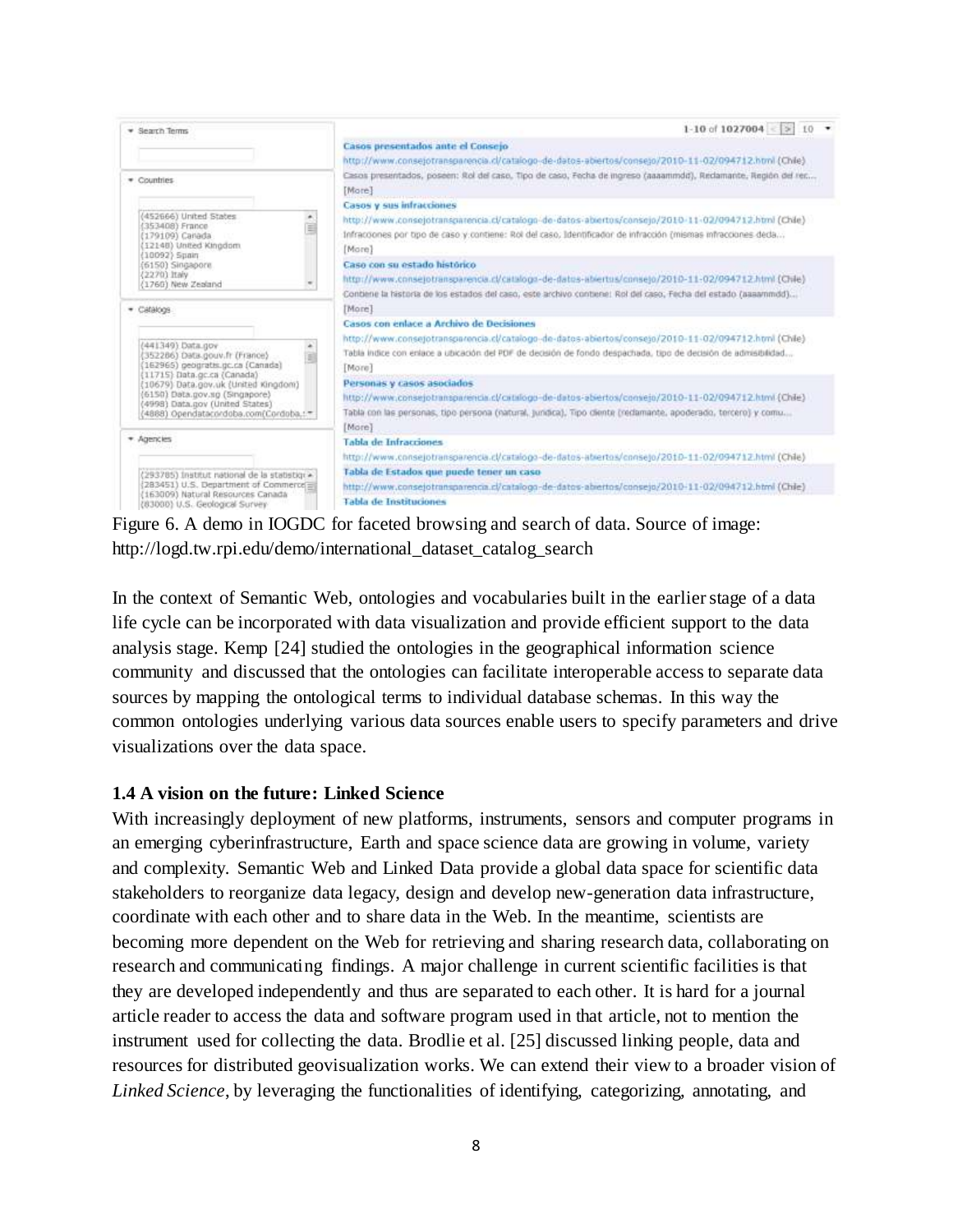linking enabled by the Semantic Web. In the context of Linked Science, not only datasets, but various agents, entities and activities will be identified, annotated and linked, including researchers, organizations, samples, datasets, methods, instruments, computer programs, publications, projects, workshops, conferences, research subjects, etc.

In such a context of Linked Science, data visualization's role will be similar to what it works in a data life cycle. For example, in our recent work with the Deep Carbon Observatory – Data Science [26], we adapted and assembled several platforms to develop an interdisciplinary network platform for the Deep Carbon Observatory community [27], which bears some features of the above-mentioned Linked Science. Figure 7 illustrates one of the visualization functions in the developed platform. The figure is about the disciplinary distribution of the publications. What is not shown in the figure is that each publication has a unique identifier and detailed annotation, and the publications are linked to journals, books or conferences.

### Hazen, Robert



Figure 7. An visualization example showing disciplinary distribution of a researcher's publication. Here we collected information of 28 publications of Dr. Robert Hazen and encoded them into RDF format.

#### **2 Technologies and applications**

### **2.1 Web-based data visualization**

Earth and space science researchers use various computer programs and programming languages in their daily work. Most programs and languages have data visualization modules, and some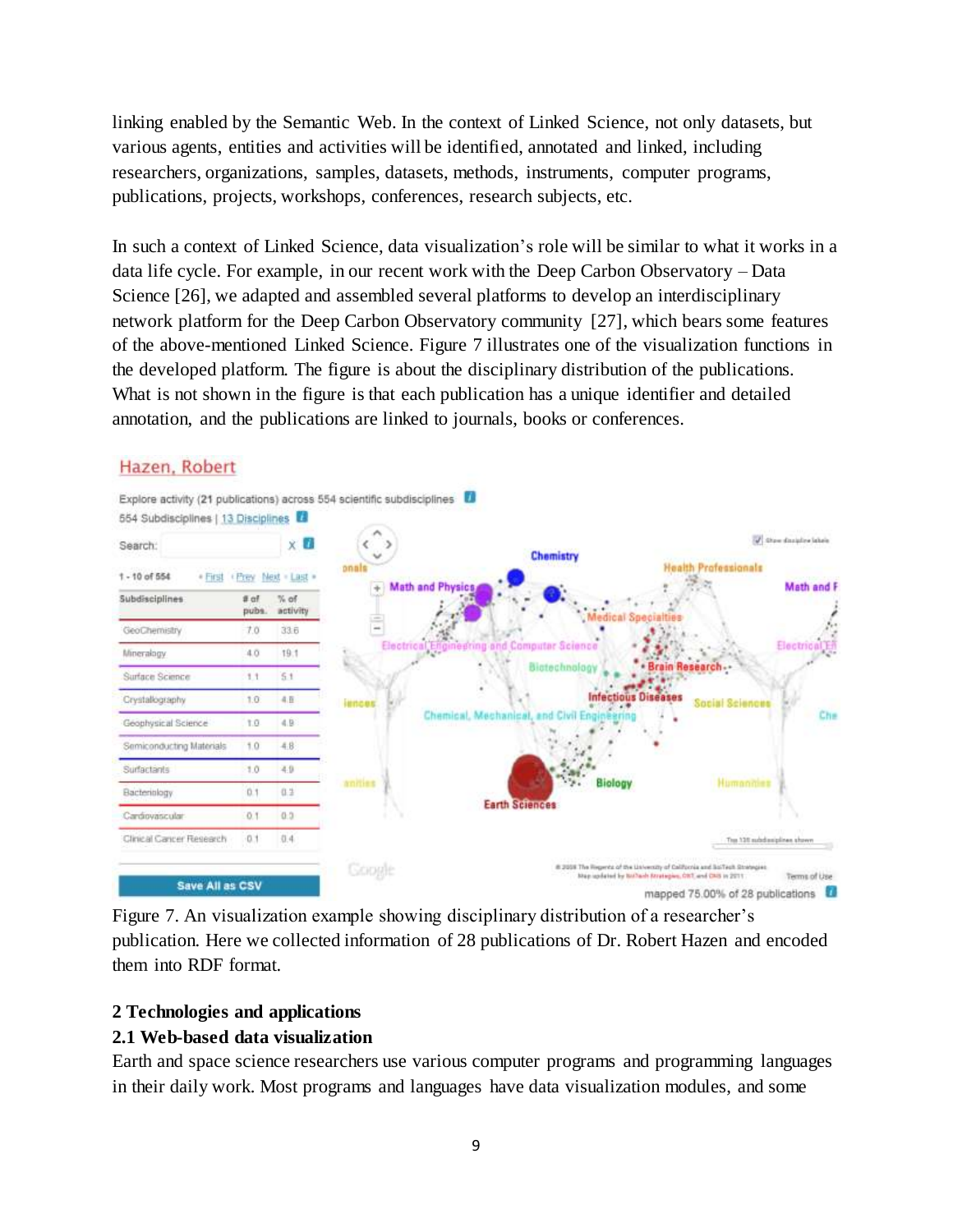visualization functions are specifically designed for georeferenced data. There are both proprietary and open-source software available for use, such as MATLAB® and R for numerical analysis, ArcGIS<sup>®</sup> and QGIS for geospatial analysis, ERDAS<sup>®</sup> and ILWIS for remote sensing image processing, Google Maps<sup>®</sup> and OpenStreetMap for online map browsing, GOCAD<sup>®</sup> and GPlates for subsurface modeling, and Google Earth<sup>®</sup> and NASA World Wind for the virtual globe. Yet, here we want to focus on languages, programs and libraries that face the Web or provide interfaces to communicate with the Web. Especially, we want to address the feature of open-source because for data analysis and visualization in the Web we are able to present not only the results but also the methods and the datasets used, and the Semantic Web provides a space to identify, categorize and annotate all those components, and to link and present them.

#### *(1) General-purpose data visualization libraries*

D3.js [28] is a JavaScript library for manipulating documents based on data. The name D3 comes from the abbreviation of Data-Driven Documents. D3 can bind arbitrary data to a Document Object Model (DOM), and then apply data-driven transformations to the document. D3 can be used to created many feature online data visualizations. Readers can refer to its website [28] for tutorials and examples. D3 also includes functionality for visualizing geospatial data. For example, Mike Bostock [29] and Jason Davis [30] developed visualizations illustrating the auto transition among a list of map projections (Figure 8). Other libraries enabling online data visualization include Processing.js [31], Dygraphs [32], Paper.js [33], jqPlot [34], Google Charts [35], and more.



Figure 8. A number of map projections enabled in Jason Davis's visualization work with D3. (a) Collignon, (b) Van der Grinten II, (c) Van der Grinten IV, (d) Eckert V, (e) Mercator, (f) Eckert II, (g) Hill, (h) Bromley, and (i) Sinusoidal. Source of data: [30].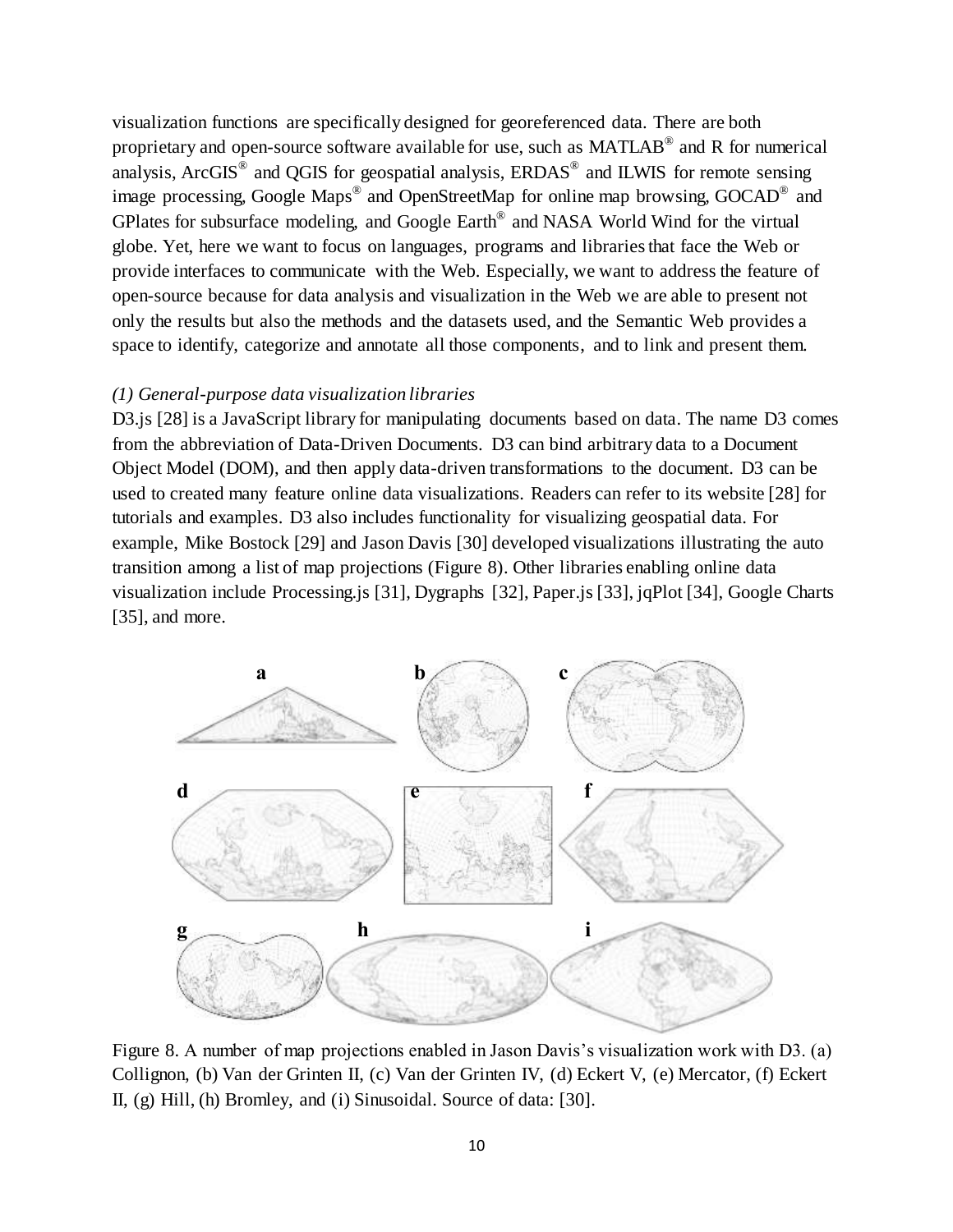#### *(2) Numerical analysis and visualization tools*

A widely used open-source tool in numerical analysis and data visualization is the R environment [36]. R provides various statistical and graphical techniques, and is still extending with contributions from a big community. There are a number of library packages in R that handle and process georeferenced data, such as the sp [37] and the gstat [38]. sp provides classes and methods for two- and three-dimensional spatial data, and gstat is for spatial and spatiotemporal geostatistical modeling, prediction and simulation. David Rossiter developed wellorganized materials with the R environment for a geostatistical course, with fundamental to higher level topics [39]. Recently, Markus Gesmann et al. developed the googleVis [40] package which establishes an interface between R and the Google Charts API. It allows users to create interactive charts in a web page based on R data frames. Python [41] is a general purpose language and it also covers numerical analysis functionalities. The IPython [42] provides a web browser-based notebook with support for codes, texts, mathematical formulas, inline plots and other media, including interactive data visualization.

#### *(3) Libraries for developing interactive maps*

Web-based mapping services such as Google Maps<sup>®</sup>, Bing Maps<sup>®</sup> and OpenStreetMap already present layers of rich information. Interesting mash-ups can be built by overlaying other data over them and developing interactive functiones. Libraries such as OpenLayers [43], Leaflet [44] and Google Maps API [45] make it possible to develop such mash-ups. A recent example is the OnTheMap for Emergency Management project enabled by the U.S. Census Bureau [46]. It provides an interactive map with data about current natural hazard and emergency related events, such as hurricanes, storms, wildfires, folds, snow and freezing rains. Figure 9 shows a screen shot of this project on April 05, 2014.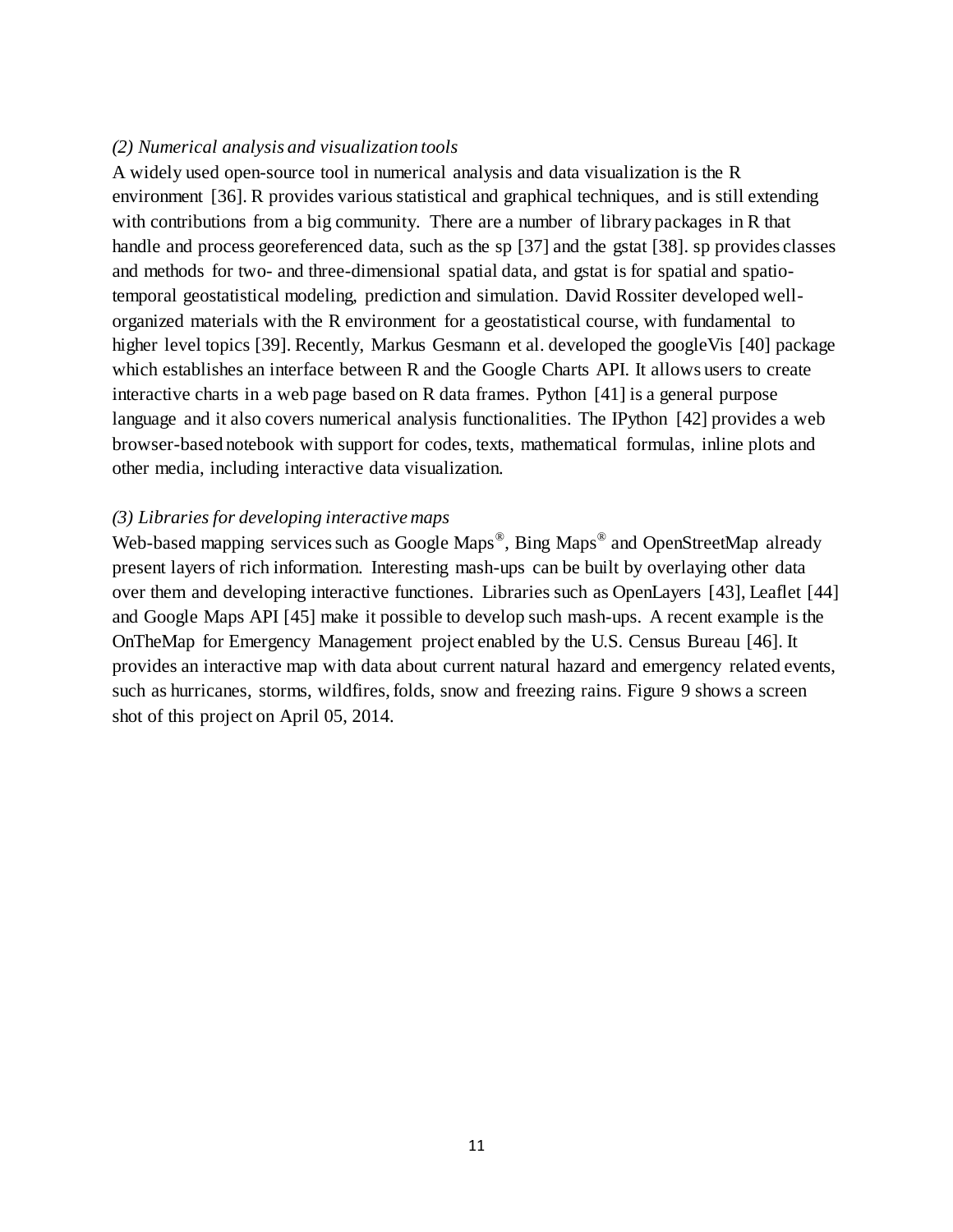

Figure 9. Interactive mapping developed with OpenLayers in OnTheMap [46].

### *(4) Data visualization and service with virtual globes*

Virtual globes such as Google Earth® and NASA World Wind provide even more attractive platforms for mash-ups, especially if the applications face a regional and global scale. Many research topics in Earth and space are at such broad scales so virtual globe is often used for presenting researches. For example, in Google Earth<sup>®</sup> there are already layers of data with live data streams, such as those centered on ocean animal tracking, clouds, earthquakes and volcano eruptions. Figure 10 shows the layer of Census of Marine Life [47] in Google Earth<sup>®</sup>.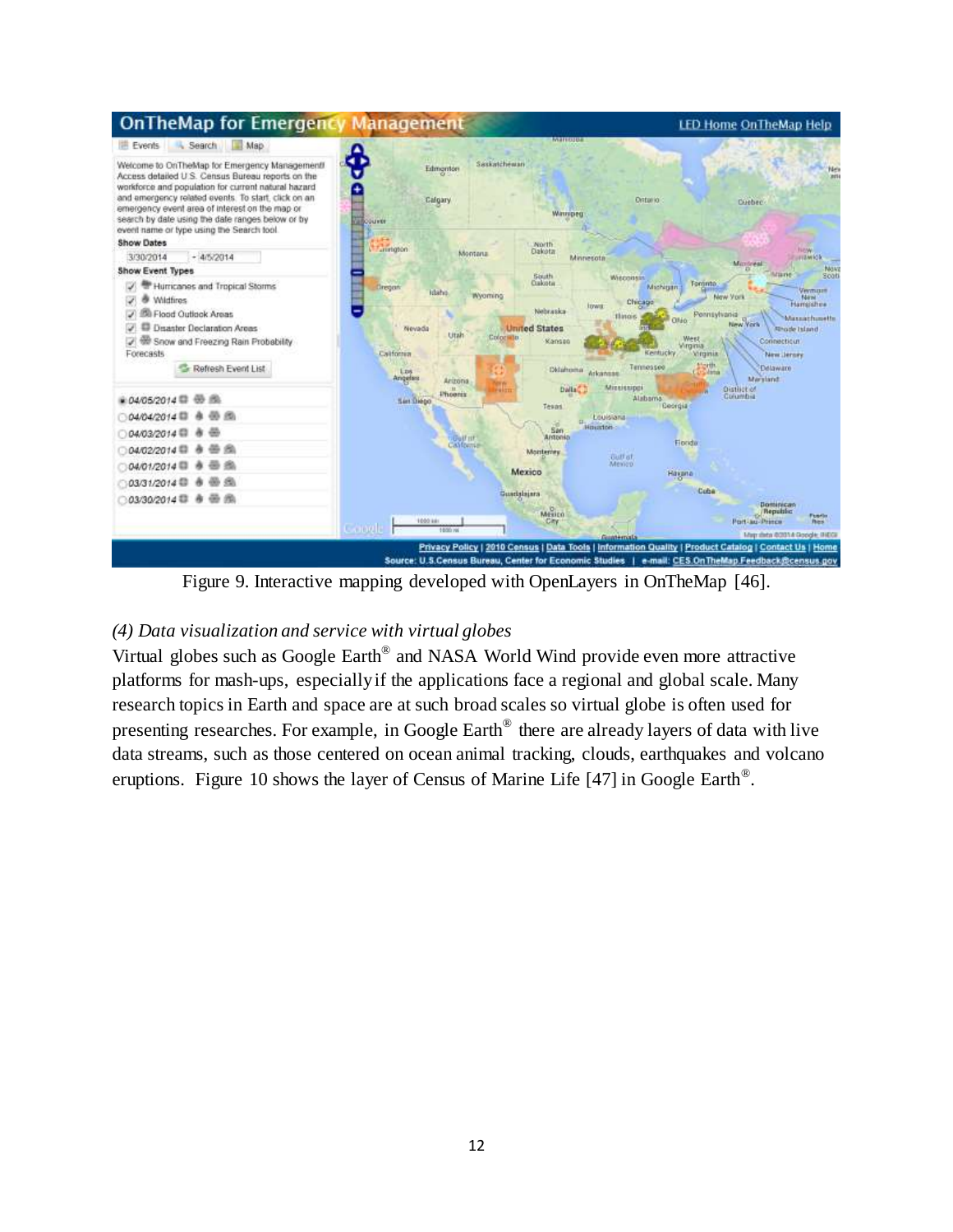

Figure 10. The layer of Census of Marine Life in Google Earth®.

# **2.2 Standard development and best practices**

Scientific and engineering works using multi-source datasets desire standards or community consensus to reduce the heterogeneities between datasets under work. In Earth and space science, we can see various standards used. General standards include the JavaScript Object Notation (JSON) [48] for transmitting data with human-readable text, the Scalable Vector Graphics (SVG) [49] for two dimensional vector graphics, and the GeoJSON [50] for encoding collections of georeferenced features. The Open Geospatial Consortium (OGC) [51] coordinates the development and revision of many data standards, such as the Keyhole Markup Language (KML) [52] for presenting geospatial features with Web-based maps and virtual globes, the Network Common Data Form (netCDF) [53] for creating, sharing and accessing array-oriented data, and the GeoSPARQL [54] for representing and querying geospatial data in the Semantic Web. OGC also developed several geospatial data service standards which are widely used in Earth and space science, such as the Web Map Service (WMS) [55], Web Feature Service (WFS) [56] and Web Coverage Service (WCS) [57]. For three dimensional modeling in the Web there are languages and libraries such as the Web Graphics Library (WebGL) [58], the Virtual Reality Modeling Language (VRML) [59] and the X3D [60]. The WebGL has been used in GPlates [9].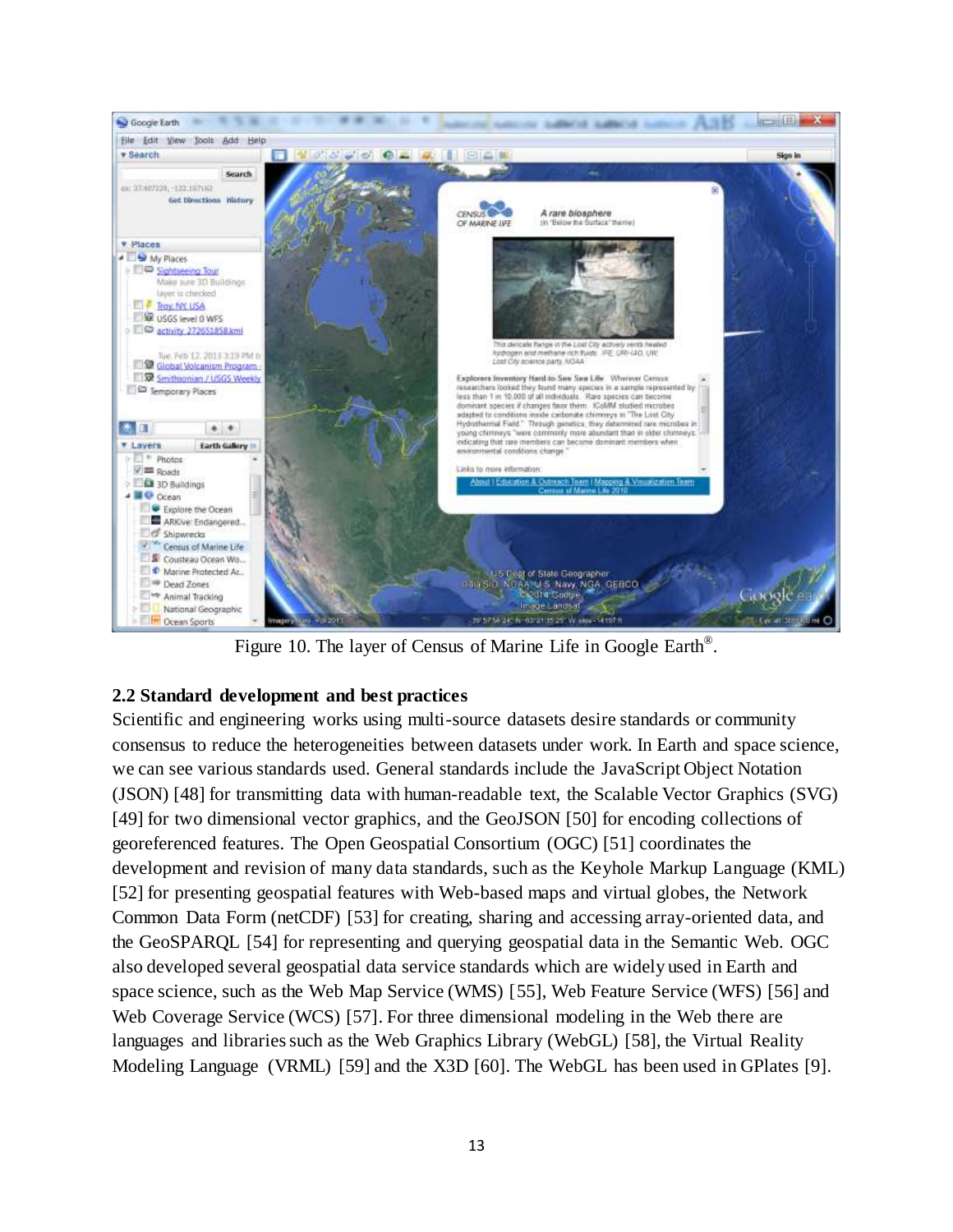The World Wide Web Consortium (W3C) [61] leads the development of standards for the Web, including those for the Semantic Web. General W3C standards include the Extensible Markup Language (XML) [62], the SVG [49], the RDF [12], the Web Ontology Language (OWL) [63] and the Simple Knowledge Organization System (SKOS) [64], etc. W3C also develops domain specific ontologies, such as the provenance ontology (PROV-O) [65] and the Data Catalog Vocabulary (DCAT) [66]. Besides W3C, there are also other communities developing standards and ontologies facing the Semantic Web, such as the Dublin Core Metadata Initiative (DCMI) Metadata Terms [67] and the Bibliographic Ontology [68].

We introduced a number of standards in the above words because many of them are used throughout a data life cycle in the Web. Yet, standards are the initial elements, to put standards into practice, domain expertise and innovative ideas are needed. For example, Hans Rosling's work on motion charts [69] brought up a fresh idea to extend the traditional static charts. Google Motion Chart [70] adapted Rosling's work and makes it applicable to more topics. Here below we will introduce a few best practices of using those standards in data visualization, with a focus on georeferenced data.

The D3-based map projection transition demos developed by Mike Bostock [29] and Jason Davis [30] are good works using JSON as format of input data and SVG as format for the output graphics. The portal of the OneGeology project [71] provides a platform to browse geological map services across the world, using WMS and WFS standards. OneGeology also promotes the use of common conceptual schemas (e.g., GeoSciML [72]) and vocabularies [73]. By 2014 there have been 172 organizations from 117 countries participate in OneGeology, and many of them provide geological map services(Figure 11). The U.S. Geological Survey also uses WMS, WFS and other standards in its data services, such as the Mineral Resources On-Line Spatial Data [74]. The data portal of the Group on Earth Observations (GEO) [75] provides OGC standard-based services to more comprehensive Earth and space science subjects, including disasters, health, energy, climate, water, weather, ecosystems, agriculture and biodiversity. GeoSPARQL is a relatively newer standard and there are already feature applications with it. For example, a recent work is the Dutch Heritage and Location demo [76], which shows the linked open dataset of the National Cultural Heritage (Rijksdienst voor het Cultureel Erfgoed, RCE) with 13,000 archaeological monuments in the Netherlands. Besides the GeoSPARQL, the OpenStreetMap, OpenLayers and GeoJSON are used in that demo.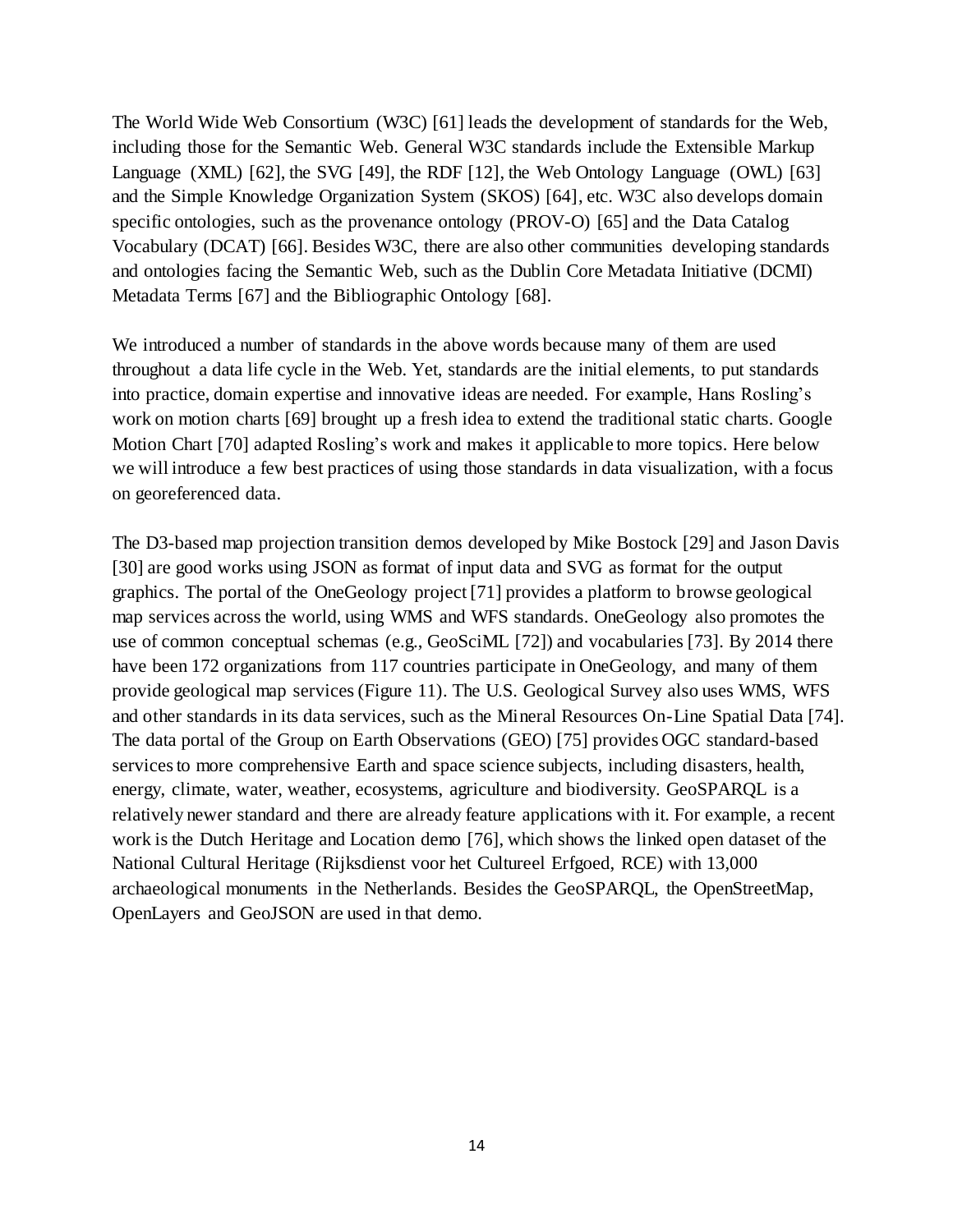

Figure 11. User interface of OneGeology portal with geological map services from four sources connected.

### **2.3 Earth and space science applications facing the Semantic Web**

In current Earth and space science works, semantic technologies have been put into practice in various applications. We already mentioned a few of them in above sections. Data and service standards, semantic technologies and data visualization methods and tools are incorporated into those applications. In this section we will introduce more examples of data visualization in the Sematic Web.

# *(1) Solar-terrestrial physics*

The Virtual Solar Terrestrial Observatory (VSTO) project [77] develops a semantic data framework serving data from diverse data archives in the fields of solar physics, space physics and solar-terrestrial physics. VSTO allows users to query data of interest without having to understand the complexity inherent in heterogeneous data. It also provides functions to visualize the query results [78].

# *(2) Geology*

In the portal of OneGeology-Europe [79], a sister project of OneGeology, in addition to the common data schemas and vocabularies, common color codes are also applied to the geological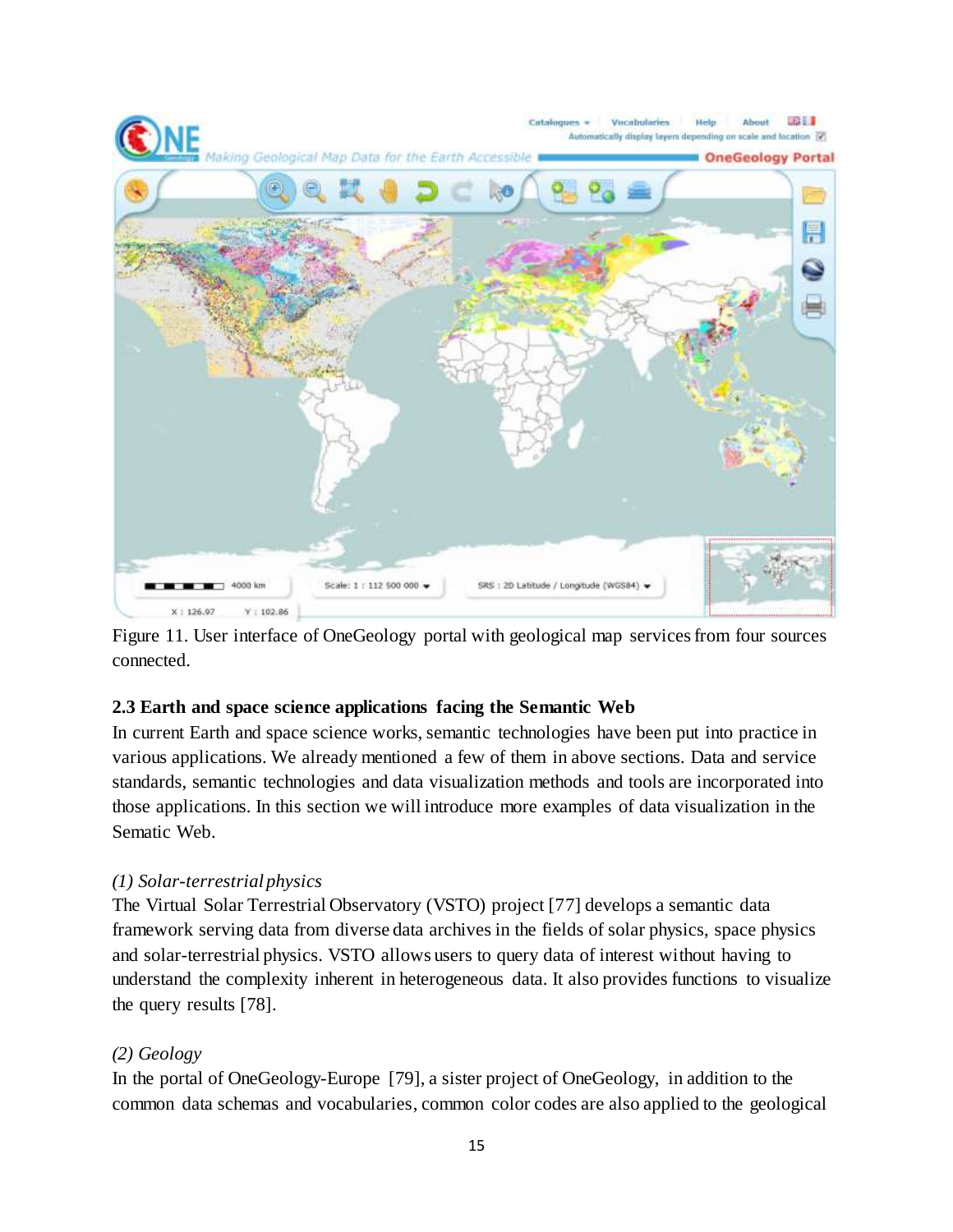map services provided by participating European countries. Users can send queries to all the data sources concurrently and create a customized online map layer. Ma et al. [80] built a visualization of geologic time scale and developed interactive functions between the visualization and geological map services (Figure 12).



Figure 12. A visualization of geologic time scale and its interactions with geological map services. Source of image: [80].

# *(3) Oceanography*

In the portal of the Biological and Chemical Oceanography Data Management Office (BCO-DMO) [81], Semantic technologies have been used for describing the semantics of data services, as well as the semantics of user interface components. A faceted user interface was developed for users to browse and search datasets and a map window was used to visualize and show the search results.

# *(4) Environmental science and ecology*

In the Semantic Ecology and Environmental Portal (SemantEco) project [82], a semantically enabled environmental monitoring framework has been developed and used to build a water quality portal called SemantAqua. SemantEco supports modular extensions so it is easier to be used for other domains. In the recent works [83] of SemantEco, Google Maps<sup>®</sup> was used to display the sources of water pollution together with species habitat, and D3 was used to visualize species count over time in a specific geographical region.

# *(5) Climate Change*

The Global Change Information System (GCIS) is an initiative within the U.S. Global Change Research Program (USGCRP) [84]. The data portal of the Global Change Information System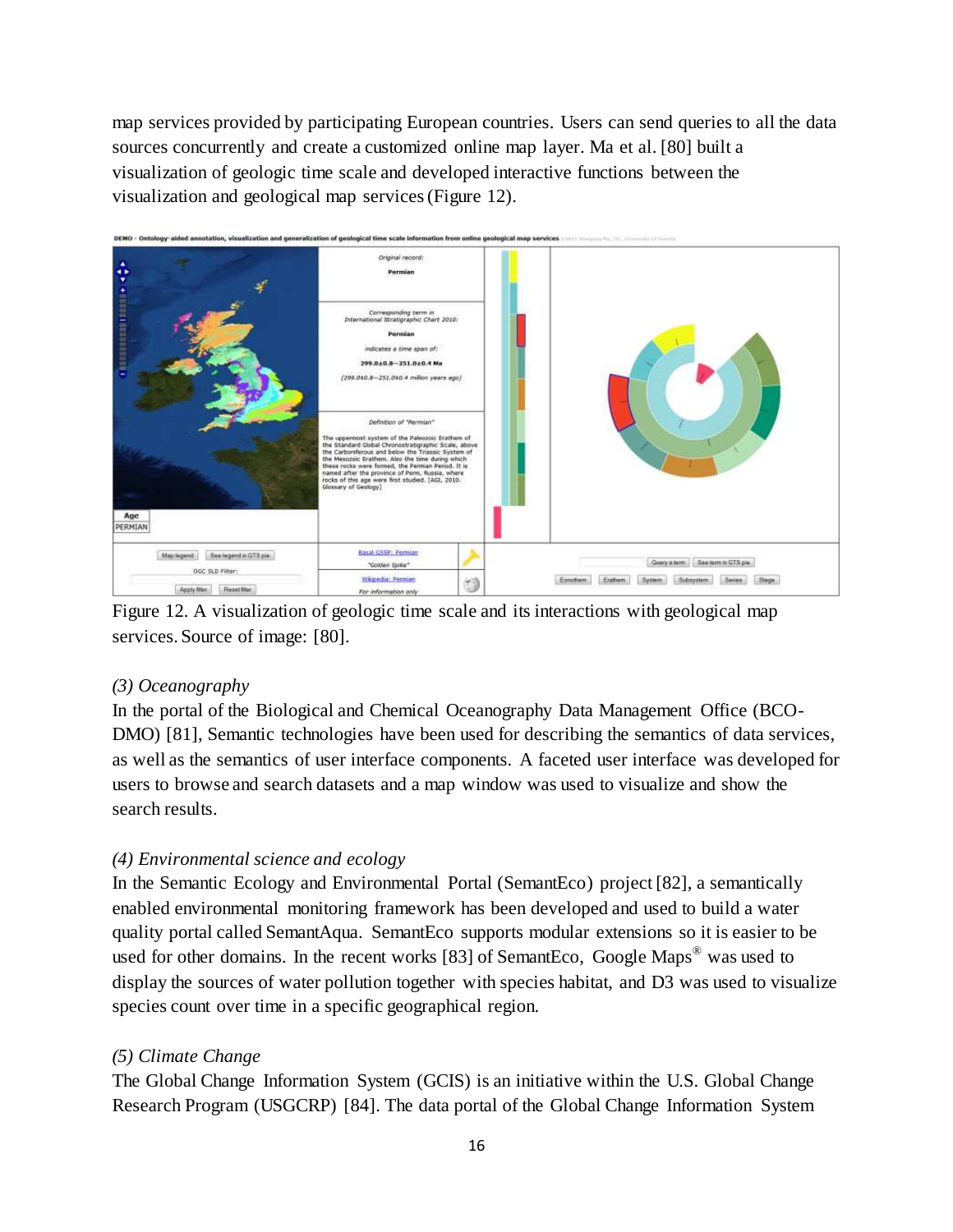has adopted semantic technologies to build ontologies [20] and set up a triple store to serve linked data of the recent National Climate Assessment. Data visualization standards and tools, such as SVG and conceptual maps were used in ontology engineering and data browsing in GCIS [86].

# *(6) Geography*

Geographical data are often used as basic layers in Earth and space science works. Recently, the Ordnance Survey has built a Linked Data Platform to serve geographical data in Linked Data formats [87]. As the datasets are georeferenced, it is easier to develop visualized mash-ups with other online mapping services, such as Google Maps<sup>®</sup> and OpenStreeMap.

### *(7) Research community*

In our recent project Deep Carbon Observatory – Data Science [26], semantic technologies have been applied in data and metadata management. We adapted and assembled a few platforms to realize the data management functionality. The Handle System [89] was used to assign a unique identifier (i.e., DCO ID) to each agent, entity or activity in the Deep Carbon Observatory community. VIVO [90] was used to manage and visualize metadata, such as the example in Figure 7. CKAN [91] was used to archive datasets. The metadata in VIVO are stored as RDF triples and we are developing visualizations to make the data browsing user friendly. Figure 13 shows an example of visualized community metadata.



Figure 13. Visualizing and browsing the Deep Carbon Observatory community metadata through Google Maps<sup>®</sup>. Each pin in the map represents an individual researcher. Clicking a pin will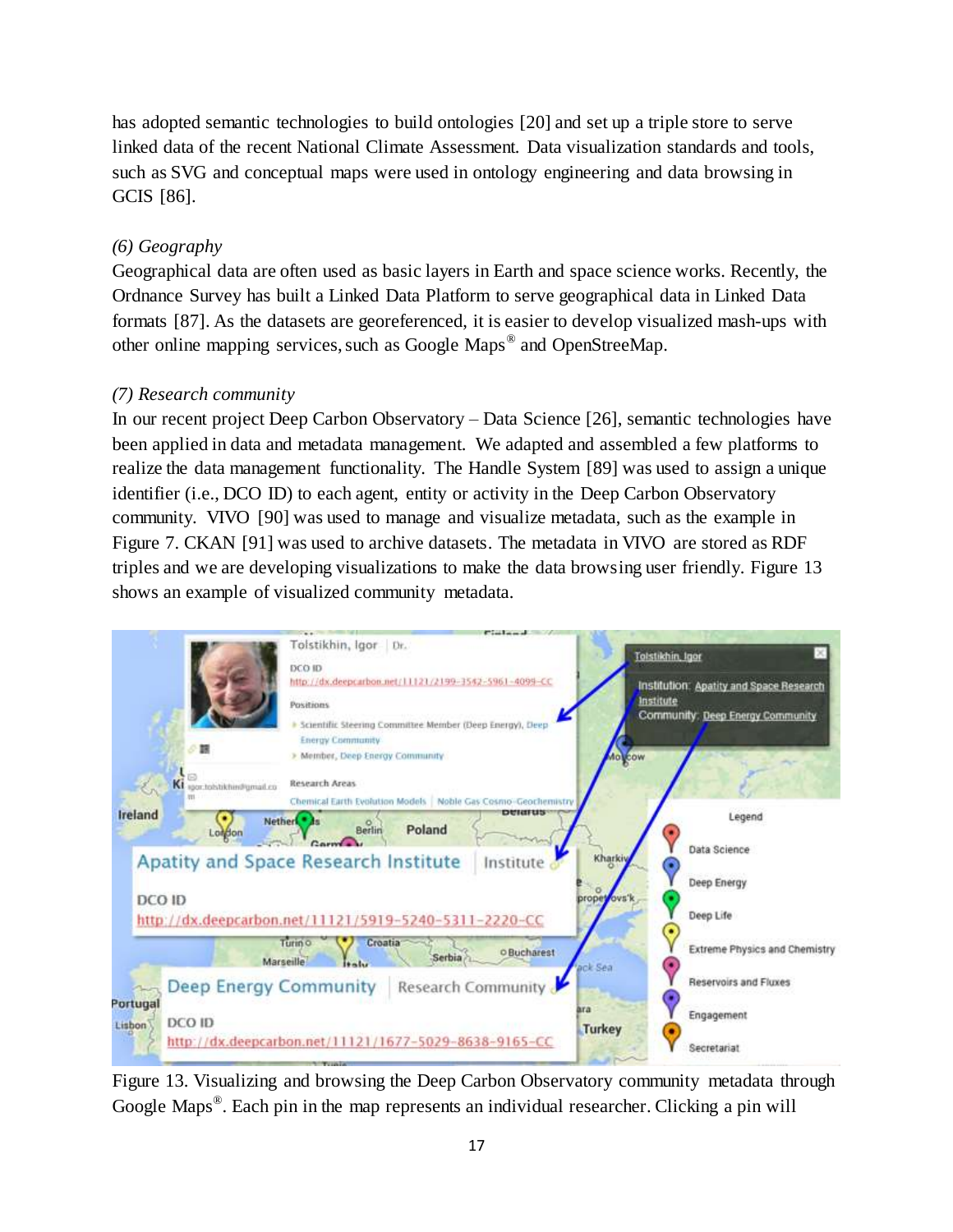initiate a pop-up window showing links to the researcher webpage, his/her affiliation and his/her sub-community in the Deep Carbon Observatory.

### *(8) General topics*

The Linking Open Governmental Data (LOGD) project provides a list of data visualization demos based on semantic technologies [92]. Various standards, data visualization tools and platforms are used in those demos, such as RDF, SPARQL, JSON, Google Charts, Google Maps<sup>®</sup>, etc.

### **2.4 A broader space for technological innovations**

The Web as an open space brings both advantages and challenges to scientific researchers. A major advantage is the fast accessibility to resources. For example, it is now possible to find and download a piece of interested dataset in a few minutes. A major challenge of the current Web is the heterogeneity of datasets available in the Web. For regional and global researches, the use of multi-source datasets and the heterogeneity in data formats, terminologies and conceptual schemas cost researchers too much time. Through efforts on the Semantic Web and the Linked Data people are building a global data space to reduce such heterogeneities. By using common ontologies, vocabularies and data formats, the interoperability between datasets will be significantly improved. We can already see some initial results of improved data interoperability in projects such as VSTO, OneGeology, BCO-DMO and LOGD, etc.

Data interoperability was also discussed as the essential feature of the Web in Berners-Lee and Fishetti's view [93]. They further discussed that the Web should also be a place for interactions between people and data, as well as the interactions among people. They also wish such interactions can finally bring intercreativity, not only in science but also in the daily life of human beings. The visual representation, interaction and exploration enabled by data visualization will be a powerful support in people's activities in the Semantic Web. We already discussed many feature tools and applications, and there are new ones rising up to support people's work in the Semantic Web. While this chapter was under drafting in late 2013 and early 2014, a few new tools already showed up, such as the JSON-LD [94] as a JSON-based serialization format for Linked Data (and the GeoJSON-LD is under development [95]), the SPARQL package in R [94] that enables people retrieve data from data end-points in the Semantic Web, and the IPython Notebook [95] that enables people assemble, analyze and visualize datasets in the Web and generate research documents directly.

We hope the concepts, methods, tools and applications introduced in this chapter offer readers a general idea about data visualization in the Semantic Web, especially the works in Earth and space science. The best way to learn is by practicing, which is specifically true for data visualization tools and applications. More innovative data visualization works are yet to be explored by people in the global data space enabled by the Semantic Web.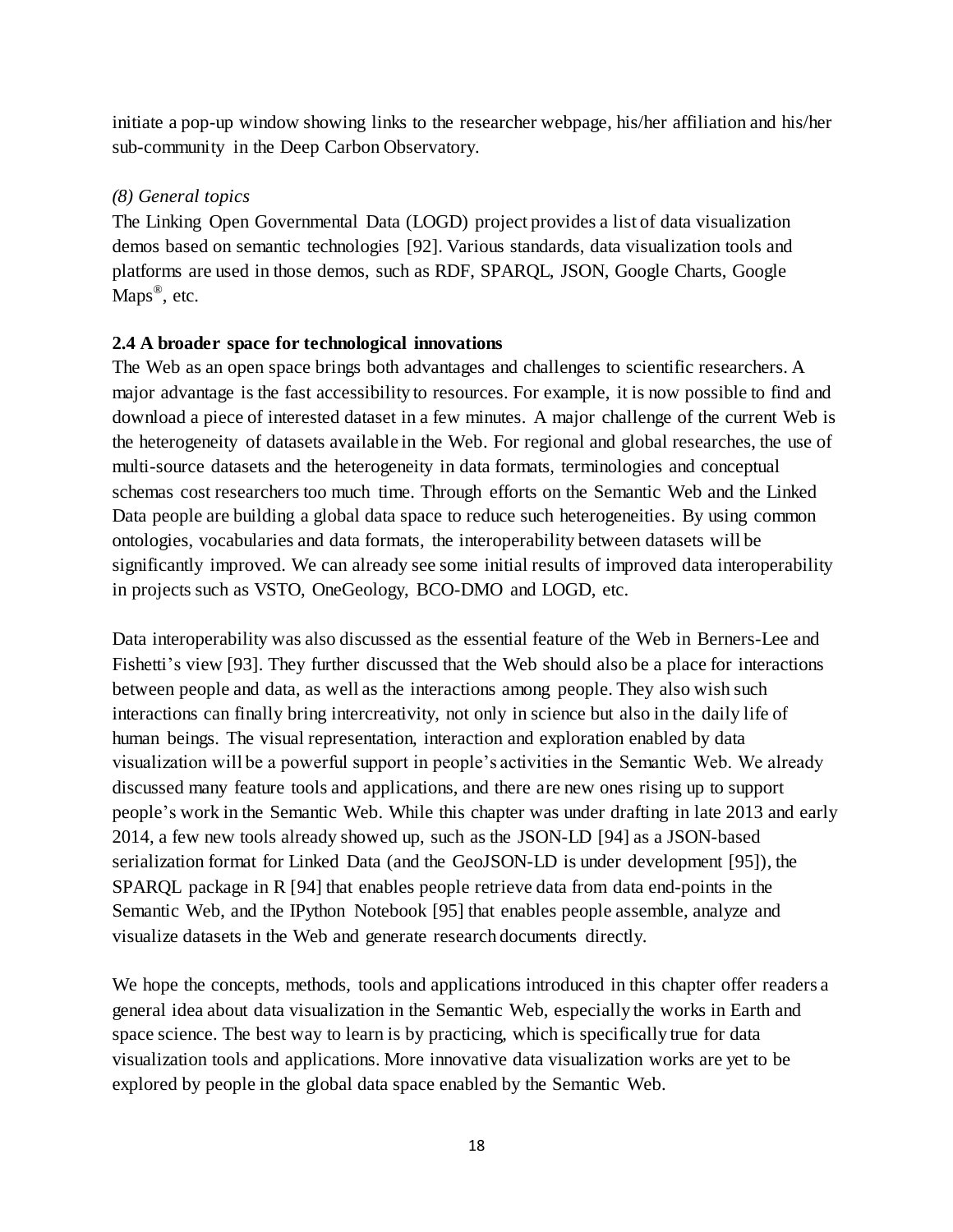#### **References**

- [1] Cohen, L., Lehericy, S., Chochon, F., Lemer, C., Rivaud, S., Dehaene, S., 2002. Language-specific tuning of visual cortex? Functional properties of the Visual Word Form Area. Brain 125 (5), 1054- 1069.
- [2] E.R. Tufte, The Visual Display of Quantitative Information, 2nd Ed., Graphics Press, Cheshire, CT, USA, 2001.
- [3] S. Murray, Interactice Data Visualization for the Web, O'Reilly, Sebastopol, CA, USA, 2013.
- [4] S. Few, Data Visualization for Human Perception. In: Soegaard, Mads and Dam, Rikke Friis (eds.). The Encyclopedia of Human-Computer Interaction, 2nd Ed. The Interaction Design Foundation, Aarhus, Denmark, 2013. Available online at http://www.interactiondesign.org/encyclopedia/data\_visualization\_for\_human\_perception.html
- [5] M.-J. Kraak, Geovisualization illustrated, ISPRS Journal of Photogrammetry and Remote Sensing 57 (2003), 390-399.
- [6] A.M. Maceachren and M.-J. Kraak, Exploratory cartographic visualization: Advancing the agenda, Computers & Geosciences 23 (1997), 335-343.
- [7] G.L. Andrienko and N.V. Andrienko, Interactive maps for visual data exploration, International Journal of Geographical Information Science 13 (1999), 355-374.
- [8] M.-J. Kraak, Exploratory visualization, in: Encyclopedia of GIS, S. Shekhar and H. Xiong, eds., Springer, Berlin, 2008, pp. 301-307.
- [9] J.A. Boyden, R.D. Muller, M. Gurnis, T.H. Torsvik, J.A. Clark, M. Turner, H. Ivey-Law, R.J. Watson, and J.S. Cannon, Next-generation plate-tectonic reconstructions using GPlates, in: Geoinformatics: cyberinfrastructure for the solid earth sciences, G.R. Keller and C. Baru, eds., Cambridge University Press, New York, 2011, pp. 95-113.
- [10] T. Berners-Lee, Hendler, J. and Lassila, O., The Semantic Web, Scientific American 284 (2001), 34- 43.
- [11] R.G. Raskin and M.J. Pan, Knowledge representation in the semantic web for earth and environmental terminology (SWEET), Computers & Geosciences 31 (2005), 1119-1125.
- [12] http://www.w3.org/RDF/
- [13] J. Hendler, Science and the Semantic Web, Science 299 (2003), 520-521.
- [14] http://linkeddata.org/
- [15] T. Berners-Lee, Linked Data. With updates in 2009 and 2010. http://www.w3.org/DesignIssues/LinkedData.html, 2006. Accessed on April 01, 2014
- [16] C. Bizer, T. Heath, and T. Berners-Lee, Linked Data The story so far, International Journal on Semantic Web and Information Systems 5 (2009), 1-22.
- [17] S. Spencer, What is DDI? http://www.ddialliance.org/what, 2012. Accessed on July 04, 2012
- [18] P. Fox and J. Hendler, Changing the equation on scientific data visualization, Science 331 (2011), 705-708.
- [19] J.D. Novak and A.J. Cañas, The Theory Underlying Concept Maps and How to Construct and Use Them, Technical Report IHMC CmapTools 2006-01 Rev 2008-01, Florida Institute for Human and Machine Cognition, 2008.

http://cmap.ihmc.us/Publications/ResearchPapers/TheoryUnderlyingConceptMaps.pdf. Accessed on April 01, 2014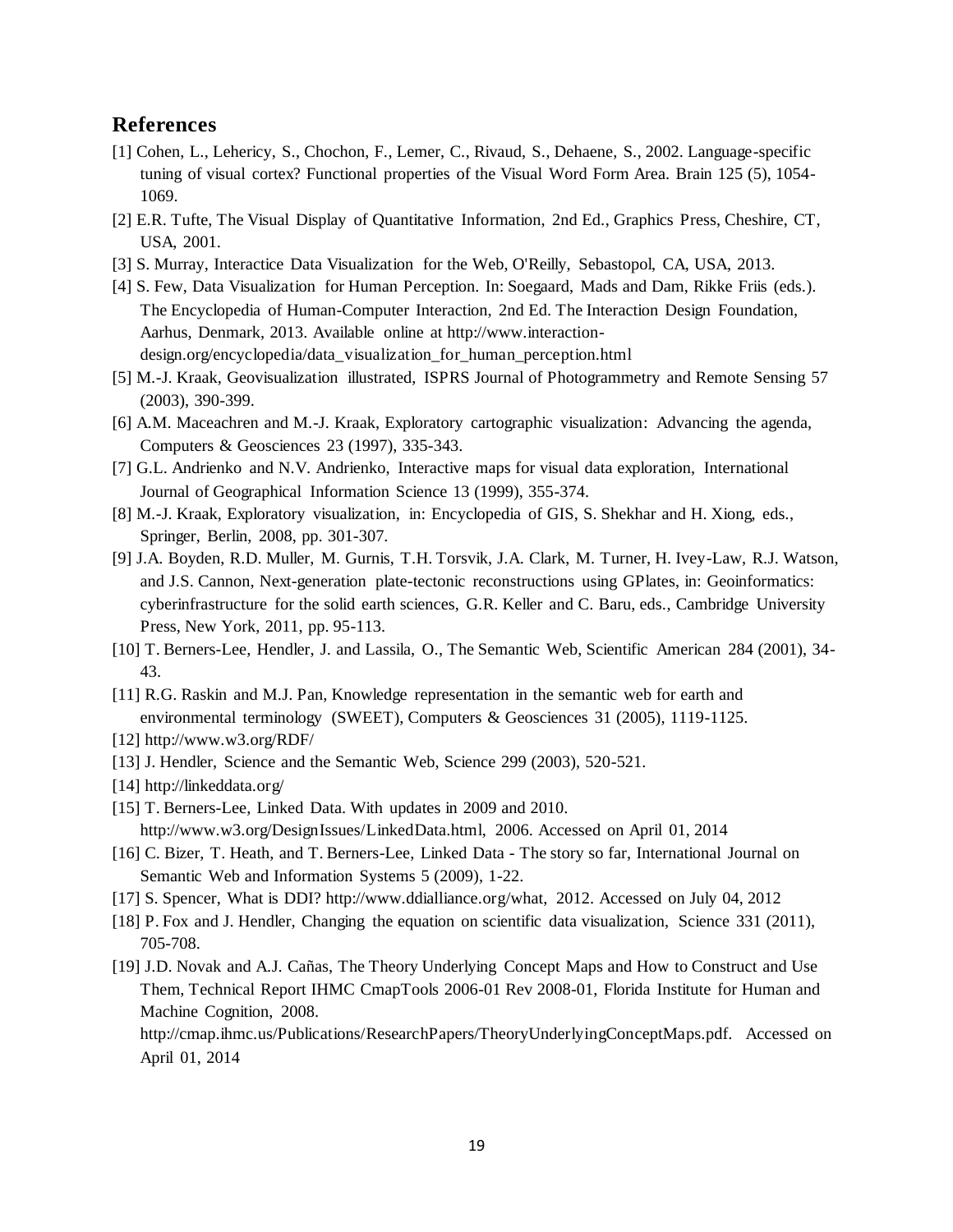- [20] X. Ma, P. Fox, C. Tilmes (eds.), GCIS Ontology version 1.2, 2013. http://escience.rpi.edu/ontology/GCIS-IMSAP/2/GCISOntology\_v\_1\_2.htm. Accessed on April 01, 2014
- [21] A.M. MacEachren, M. Gahegan, and W. Pike, Visualization for constructing and sharing geoscientific concepts, Proceedings of the National Academy of Sciences of the United States of America 101 (2004), 5279-5286.
- [22] J.S. Erickson, E. Rozell, Y. Shi, J. Zheng, L. Ding, and J.A. Hendler, TWC International Open Government Dataset Catalog, in: Proceedings of the 7th International Conference on Semantic Systems, ACM, Graz, Austria, 2011.
- [23] http://tw.rpi.edu/web/project/sesf/workinggroups/s2s
- [24] Z. Kemp, A knowledge-based collaborative environment for geovisualization: ontologies for multiple perspectives on distributed data resources, in: Exploring geovisualization, J. Dykes, A.M. MacEachren, and M.-J. Kraak, eds., Elsevier, Amsterdam, 2005, pp. 495-512.
- [25] K. Brodlie, D. Fairbairn, Z. Kemp, and M. Schroeder, Connecting people, data and resources distributed geovisualization, in: Exploring geovisualization, J. Dykes, A.M. MacEachren, and M.-J. Kraak, eds., Elsevier, Amsterdam, 2005, pp. 425-444.
- [26] http://tw.rpi.edu/web/project/DCO-DS
- [27] http://info.deepcarbon.net/
- [28] http://d3js.org/
- [29] http://bl.ocks.org/3711652
- [30] https://www.jasondavies.com/maps/transition/
- [31] http://processingjs.org/
- [32] http://dygraphs.com/
- [33] http://paperjs.org/
- [34] http://www.jqplot.com/
- [35] https://developers.google.com/chart/
- [36] http://www.r-project.org/
- [37] http://cran.r-project.org/web/packages/sp/index.html
- [38] http://cran.r-project.org/web/packages/gstat/index.html
- [39] http://www.itc.nl/~rossiter/teach/degeostats.html
- [40] http://cran.r-project.org/web/packages/googleVis/index.html
- [41] https://www.python.org/
- [42] http://ipython.org/
- [43] http://openlayers.org/
- [44] http://leafletjs.com/
- [45] https://developers.google.com/maps/
- [46] http://onthemap.ces.census.gov/em.html
- [47] http://www.coml.org/
- [48] http://json.org/
- [49] http://www.w3.org/Graphics/SVG/
- [50] http://geojson.org/
- [51] http://www.opengeospatial.org/
- [52] http://www.opengeospatial.org/standards/kml
- [53] http://www.opengeospatial.org/standards/netcdf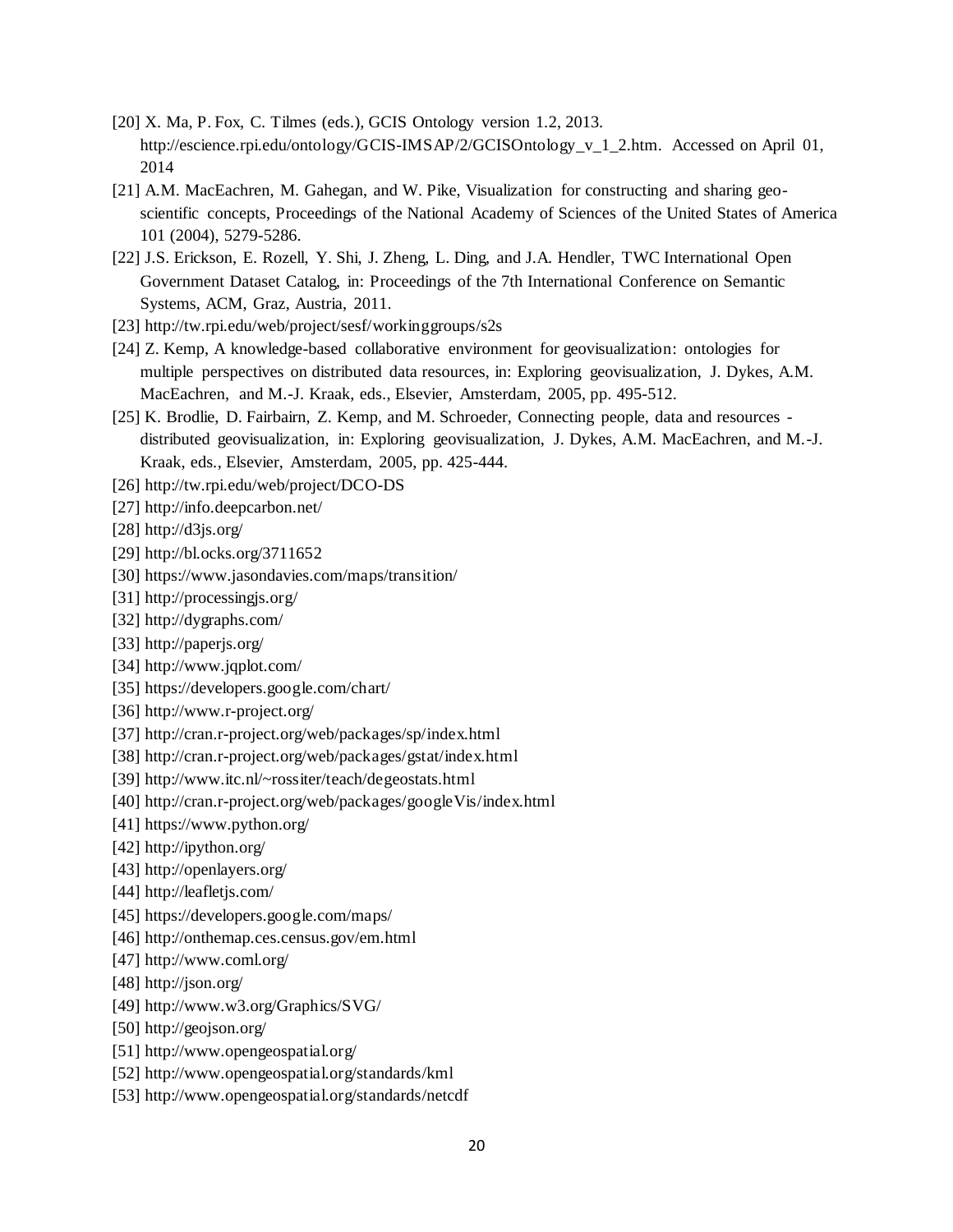- [54] http://www.opengeospatial.org/standards/geosparql
- [55] http://www.opengeospatial.org/standards/wms
- [56] http://www.opengeospatial.org/standards/wfs
- [57] http://www.opengeospatial.org/standards/wcs
- [58] http://www.khronos.org/webgl/
- [59] http://www.web3d.org/x3d/vrml/
- [60] http://www.web3d.org/realtime-3d/x3d/what-x3d
- [61] http://www.w3.org/
- [62] http://www.w3.org/XML/
- [63] http://www.w3.org/TR/owl-ref/
- [64] http://www.w3.org/TR/skos-reference/
- [65] http://www.w3.org/TR/prov-o/
- [66] http://www.w3.org/TR/vocab-dcat/
- [67] http://dublincore.org/documents/dcmi-terms/
- [68] http://bibliontology.com/
- [69] http://www.ted.com/talks/hans\_rosling\_shows\_the\_best\_stats\_you\_ve\_ever\_seen
- [70] https://developers.google.com/chart/interactive/docs/gallery/motionchart
- [71] http://portal.onegeology.org/
- [72] http://www.geosciml.org/
- [73] http://srvgeosciml.brgm.fr/eXist2010/brgm/client.html
- [74] http://mrdata.usgs.gov/
- [75] http://www.geoportal.org
- [76] http://erfgoedenlocatie.nl/2013/11/geosparql-demo-erfgoed-locatie/
- [77] http://vsto.org/
- [78] P. Fox, D.L. McGuinness, L. Cinquini, P. West, J. Garcia, J.L. Benedict, and D. Middleton, Ontology-supported scientific data frameworks: the Virtual Solar-Terrestrial Observatory experience, Computers & Geosciences 35 (2009), 724-738.
- [79] http://onegeology-europe.brgm.fr/geoportal/viewer.jsp
- [80] X. Ma, E.J.M. Carranza, C. Wu, and F.D. van der Meer, Ontology-aided annotation, visualization, and generalization of geological time-scale information from online geological map services, Computers & Geosciences 40 (2012), 107-119.
- [81] http://mapservice.bco-dmo.org/mapserver/maps-ol/index.php
- [82] http://tw.rpi.edu/web/project/SemantEco
- [83] E.W. Patton, P. Seyed, P. Wang, L. Fu, F.J. Dein, R.S. Bristol, and D.L. McGuinness, SemantEco: A semantically powered modular architecture for integrating distributed environmental and ecological data, Future Generation Computer Systems. DOI: 10.1016/j.future.2013.09.017
- [84] http://globalchange.gov/
- [85] C. Tilmes, P. Fox, X. Ma, D.L. McGuinness, A.P. Privette, A. Smith, A. Waple, S. Zednik, and J.G. Zheng, Provenance Representation for the National Climate Assessment in the Global Change Information System, IEEE Transactions on Geoscience and Remote Sensing 51 (2013), 5160-5168.
- [86] http://data.globalchange.gov/
- [87] http://data.ordnancesurvey.co.uk/
- [88] http://tw.rpi.edu/web/project/DCO-DS
- [89] http://handle.net/